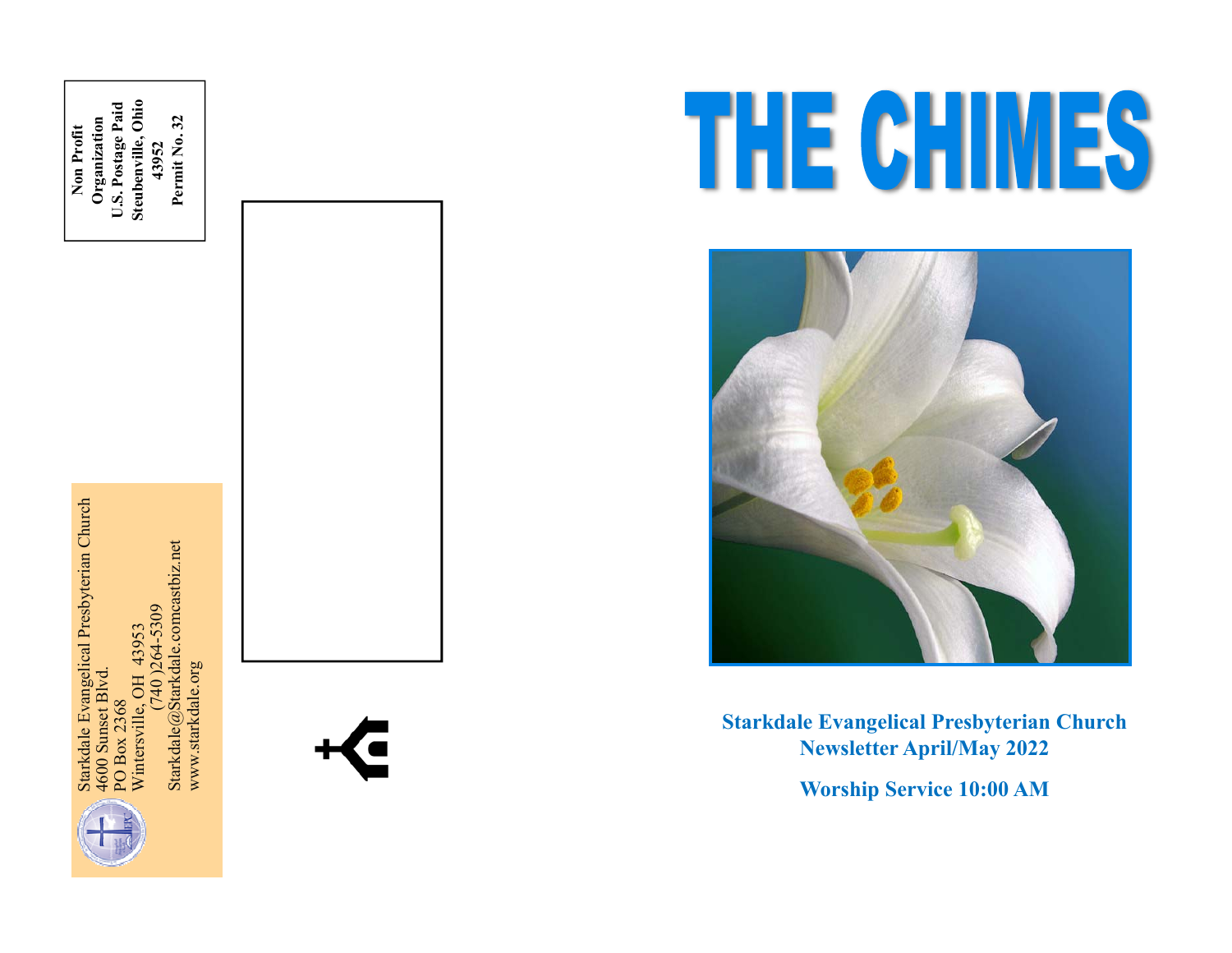## **MESSAGE FROM REV. G. CARL MOORE**

*And in the days of those kings the God of heaven will set up a kingdom that shall never be destroyed, nor shall the kingdom be left to another people. It shall break in pieces all these kingdoms and bring them to an end, and it shall stand forever, <sup>45</sup> just as you saw that a stone was cut from a mountain by no human hand, and that it broke in pieces the iron, the bronze, the clay, the silver, and the gold. A great God has made known to the king what shall be after this. The dream is certain, and its interpretation sure." (Daniel 2:44-45 ESV)* 

In Daniel, we have been discussing the topic of faith and culture: i.e., the Christian's place in this world. Daniel, along with his three friends, serve as a model for us on how to live in a post-Christian world. In chapter 1, Daniel helped us to know where we must draw the proverbial line between cultural accommodation, on the one hand, and cultural capitulation, on the other. In chapter 2, the topic is about confidence and stability: i.e., where should we place our confidence and assurance. The world is a volatile place; the reliable patterns of predictability, stability, and certainty can give way in an instant to unpredictability, instability, and uncertainty. A season of harmony can give way to a season of upheaval! When the ground is shifting beneath your feet, where do we find solid ground?

Daniel chapter 2, in part, addresses this. Chapter 2 opens up with the great king Nebuchadnezzar. King Nebuchadnezzar was the most powerful king of the ancient world. His empire was the greatest of all human kingdoms. In fact, his kingdom was so great, God gave Nebuchadnezzar a dream that depicted his kingdom as a kingdom of

# **Birthdays**  6 Kelly Dopp 7 Cathy Lipinski 8 Carole Peters 10 Carolyn McCamic 12 Saharah Stewart 20 Beckett Dopp 20 Tyra Timmons 22 Casher Dopp 24 Mark Alkaed 27 Tom Timmons 31 David Kinney 3 Tom and Anna Ault 9 Robert (RJ) and Margaret Stewart 23 Ray and Darene Waszkiewicz 24 Robert and Diane Smith 30 Jody and Carolyn Glaub 30 Philip and Vickey Makari  **Anniversaries**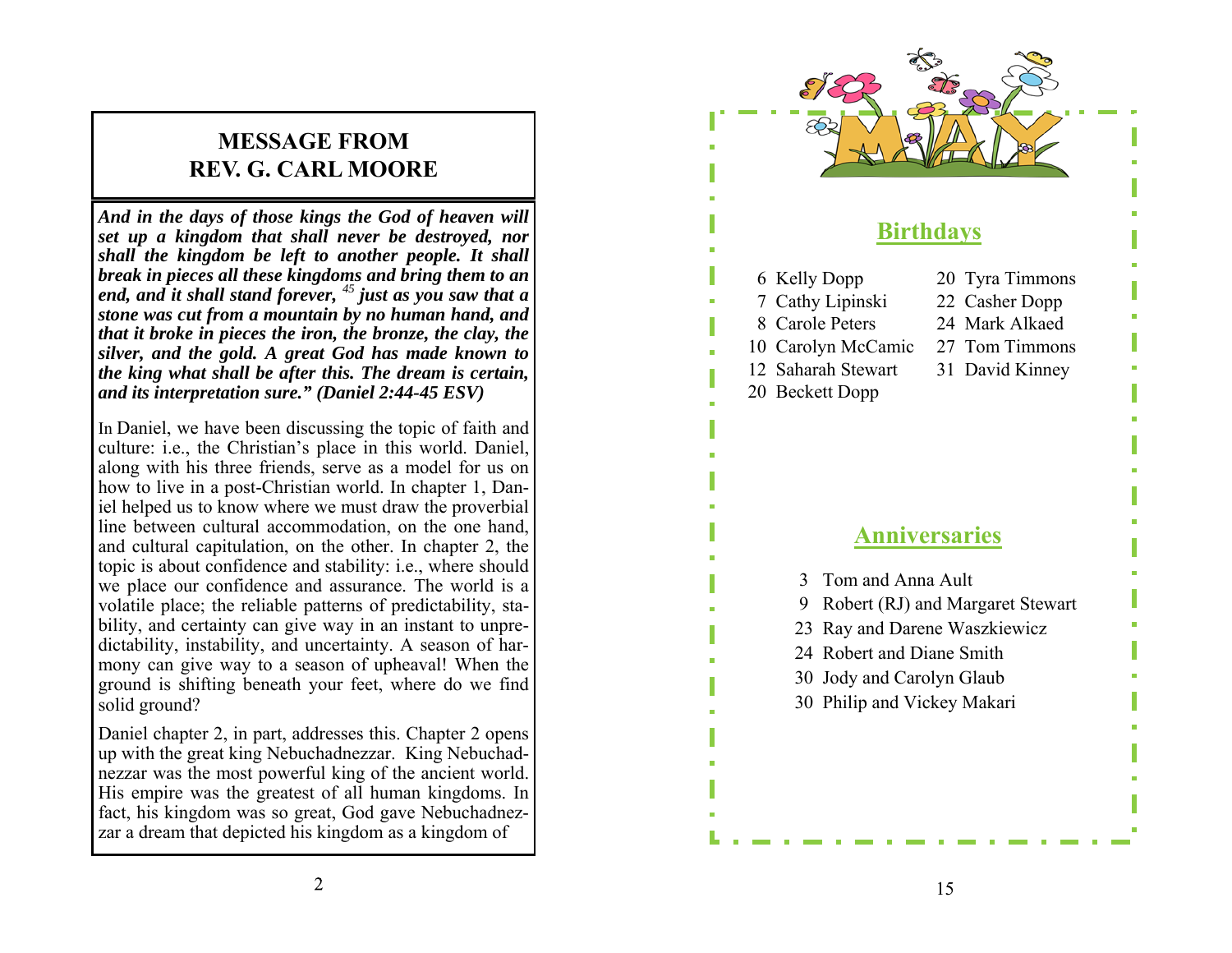

gold. The kingdoms that will follow Nebuchadnezzar will pale in comparison: the Persians will be great, but they will be but silver; the Greeks will be great, but mere bronze; the Romans will be great, but mere iron mixed with clay—none of these kingdoms compare to the greatness of the Babylonian kingdom of Nebuchadnezzar.

That part of the dream was not unsettling. What was unsettling was the rest of the dream. In Nebuchadnezzar's dream, he saw "a stone cut out from a mountain by no human hands." This stone demolished the statue which represented all four successive kingdoms. This kingdom shall never be destroyed and shall stand forever! After Daniel retold and interpreted the king's dream, then Nebuchadnezzar's heart was at ease and then the king promoted Daniel to chief of all the Wise Men and provincial governors over Babylon.

 What is Daniel predicting? The prophet Daniel is predicting the rise and fall of all the kingdoms of this world. Daniel predicts the rise and fall of four kingdoms: Babylon, Persia, Greece, and Rome! It was during the Roman Empire that the stone cut from the mountain began the destruction of the kingdoms of this world; that stone is the kingdom of our Lord and Savior, Christ Jesus! By virtue of Jesus' death and resurrection, the kingdom of God was inaugurated. The inauguration of the Kingdom of God, with Christ being the mediatorial king, was the beginning of the end of the kingdoms of this world. With the first coming of king Jesus, king Jesus began the upheaval process, a process that will culminate with Christ's second coming to bring total and lasting judgement. Predictability and stability and certainty are an illusion because the kingdoms of this world are built on the shifting ground of unpredictability, instability, and uncertainty—all doomed to destruction!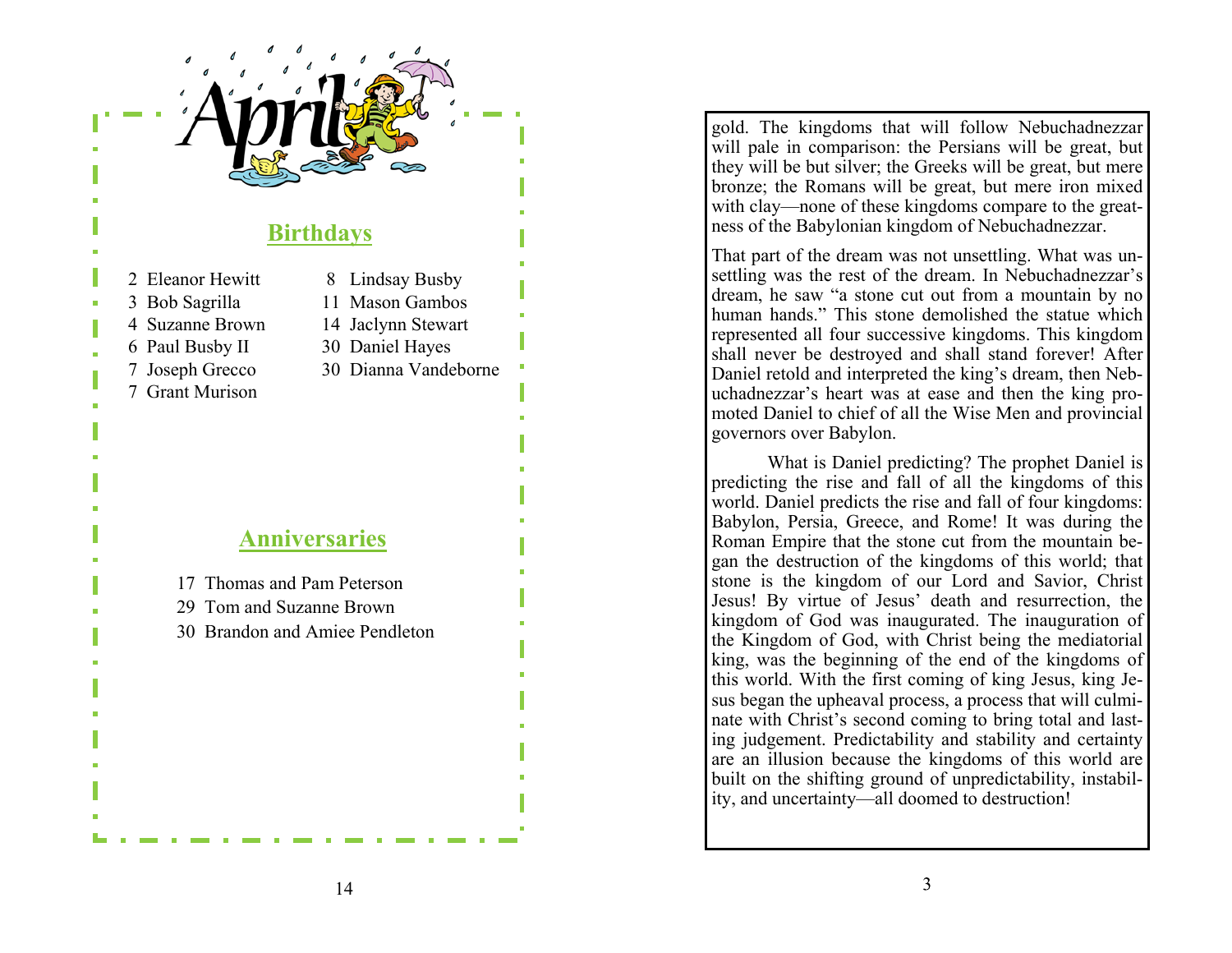Where are we to turn when the ground is shifting beneath our feet: shifting from COVID, shifting from inflation and economic upheaval, shifting from the fear of another World War, shifting from the moral madness and dithering haze of sexual and gender chaos? Daniel reminds us that we are citizens of a kingdom that cannot be shaken. As Christians, we are citizens of an eternal kingdom, a kingdom that can never be destroyed! The church is an outpost or an embassy of Christ's heavenly kingdom where he rules and reigns on God the Father's very throne. The church is the only institution that will stand when all else tumbles and falls. Beloved, this should give us comfort and confidence and stability in our lives. The reason why we shall stand forever is because Christ's kingdom shall stand forever!!

In Christ,

Pastor Carl



#### VACATION BIBLE SCHOOL

JUNE 13-17, 2022

9:00 A.M. 12:00 P.M. (8:30 registration)

*"Be thou exalted, O God, above the heavens; let thy glory be above all the earth." Psalm 57:5* 

We are very excited about this year's Vacation Bible School adventure. Kookaburra Coast is an epic Australian adventure where kids discover unique destinations and exotic animals, complete with jeep excursions, kangaroos in the outback, and the Great Barrier Reef.

Children will experience a very special time away from their regular activities. They will enjoy crafts, music, luncheon, Bible Lessons, and outdoor fun

Please invite your family and friends. Children 4 years through 6th Grade are invited. Seventh grade and up can register as helpers.

Thank you!

Janice Whitaker, VBS Director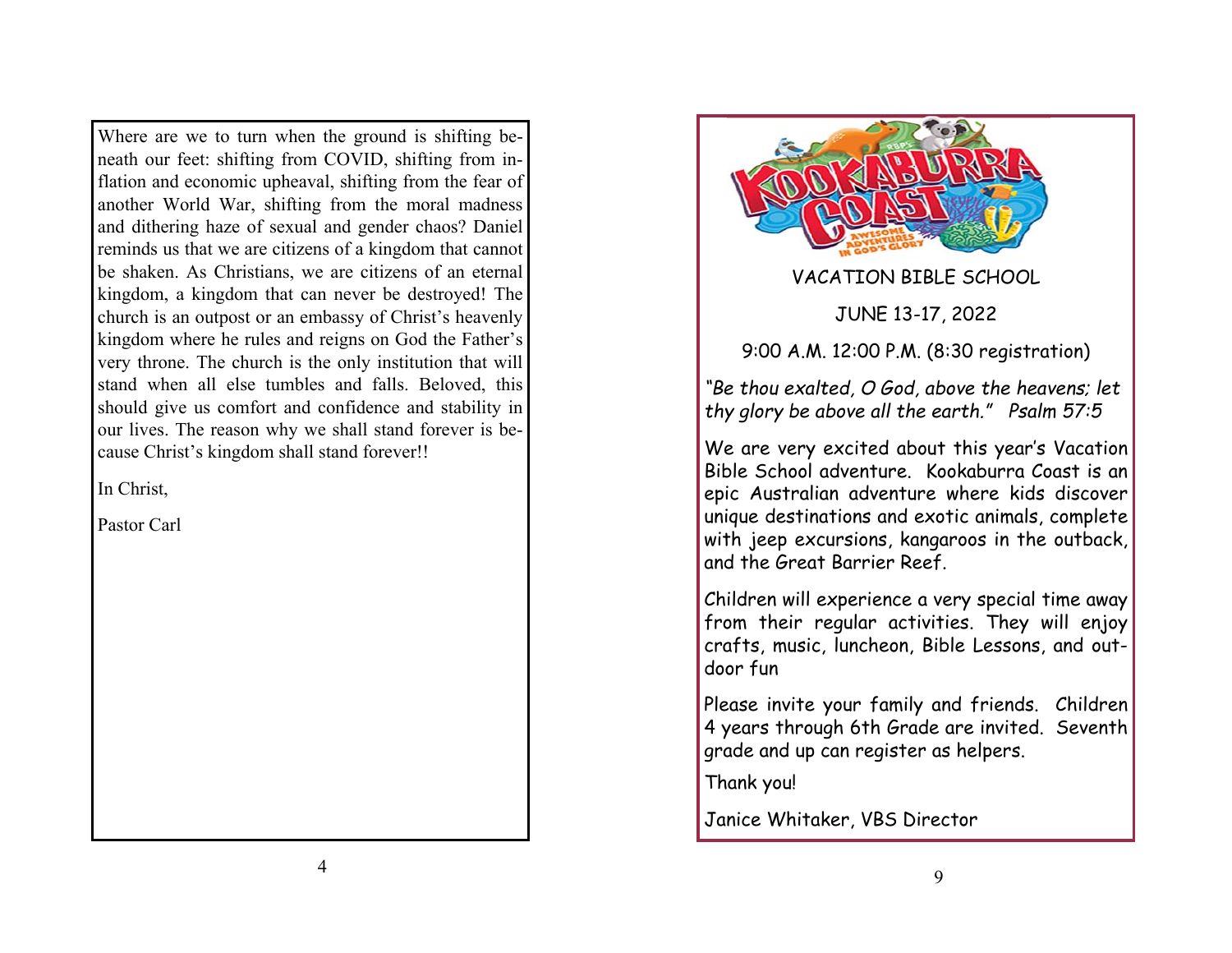STARKDALE PRESBYTERIAN CHURCH

EASTER EGG HUNT

APRIL 16, 2022

12:00 - 2:00 P.M.

Begins in the Fellowship Hall

Rev. Carl Moore will give an Easter Message using the Resurrection Eggs.

A surprise visit from the Easter Bunny!

Snacks, Crafts & Fun! Ages 5th Grade and under.





**10:00 A.M.**